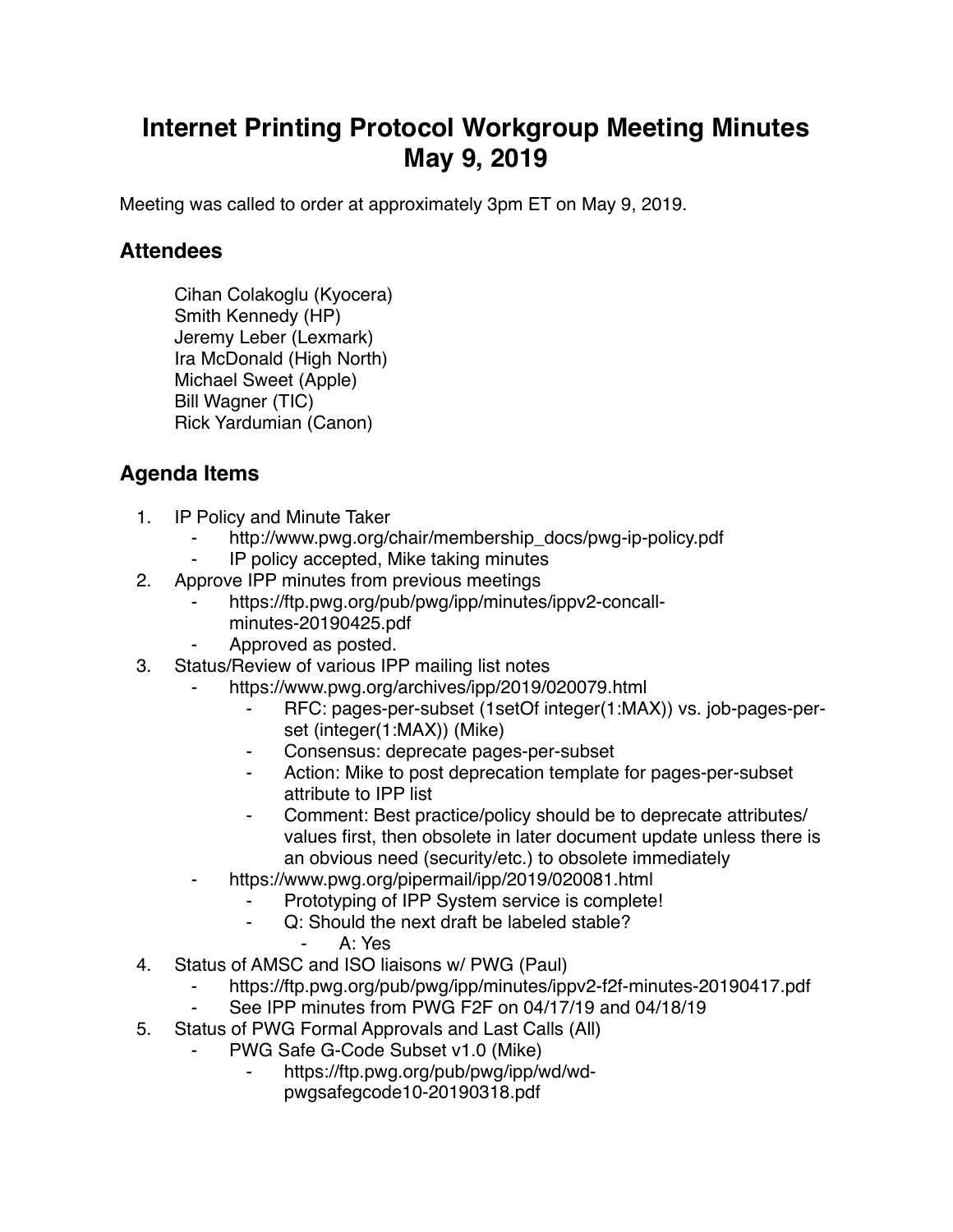- Stable draft for a Best Practice
- ⁃ "safe-gcode-supported" to "pwg-safe-gcode-supported" (for consistency)
- Mike: material-extruder-diameter in IANA consideration needs to be material-nozzle-diameter (typo, needs to match text)
- ⁃ PWG Formal Approval extended 5 May 2019 ends 4 June 2019
- ⁃ Quorum achieved
- **IPP Authentication Methods (Smith)** 
	- ⁃ https://ftp.pwg.org/pub/pwg/ipp/wd/wd-ippauth-20190328.pdf
	- ⁃ Stable draft for a Best Practice
	- ⁃ PWG Last Call (second) started 11 April 2019 ends 11 May 2019
	- ⁃ Quorum achieved
	- SC will review process via mailing list, then start PWG Formal Vote
	- Note: Chris Rizzo's comment will be addressed before publication
- ⁃ IPP Document Object v1.1 (Mike)
	- ⁃ https://ftp.pwg.org/pub/pwg/ipp/wd/wdippdocobject11-20190418.pdf
	- Stable draft Errata update for a Candidate Standard
	- PWG Call for Objections started 21 April 2019 ends 21 May 2019
	- No objections so far
- 6. Quick Review of IPP Production Printing Ext v1.1 (Mike)
	- https://ftp.pwg.org/pub/pwg/ipp/wd/wd-ippppx11-20190501-rev.pdf
	- https://www.pwg.org/archives/ipp/2019/020073.html
	- ⁃ https://www.pwg.org/archives/ipp/2019/020077.html
	- ⁃ Errata update of PWG 5100.3-2001
	- ⁃ Initial draft
	- ⁃ Q: Should we make things required?
		- ⁃ Ira: Yes
		- Smith: Yes
		- Bill: Uneasy with new title and just v1.1 definitely a major version if we change conformance requireents
		- ⁃ Mike: Maybe, but how to group?
		- Consensus is to continue discussion
	- Move non-production attributes to Job Extensions
		- ⁃ media-col required
		- others conditionally required/recommended as appropriate
	- Q: Do we need to support reverse order document processing?
		- ⁃ A: No
		- No known implementations, came from Xerox R&D
		- ⁃ Also not compatible with the overrides spec (5100.6) would require update of 5100.6 to resolve issues
		- ⁃ Consensus is to obsolete
		- Action: Mike to post obsoletion template for page-order-received attribute to IPP list
	- ⁃ Title: v2.0?
	- Abstract: Reword to include more detail about the features, "used for" instead of "needed for"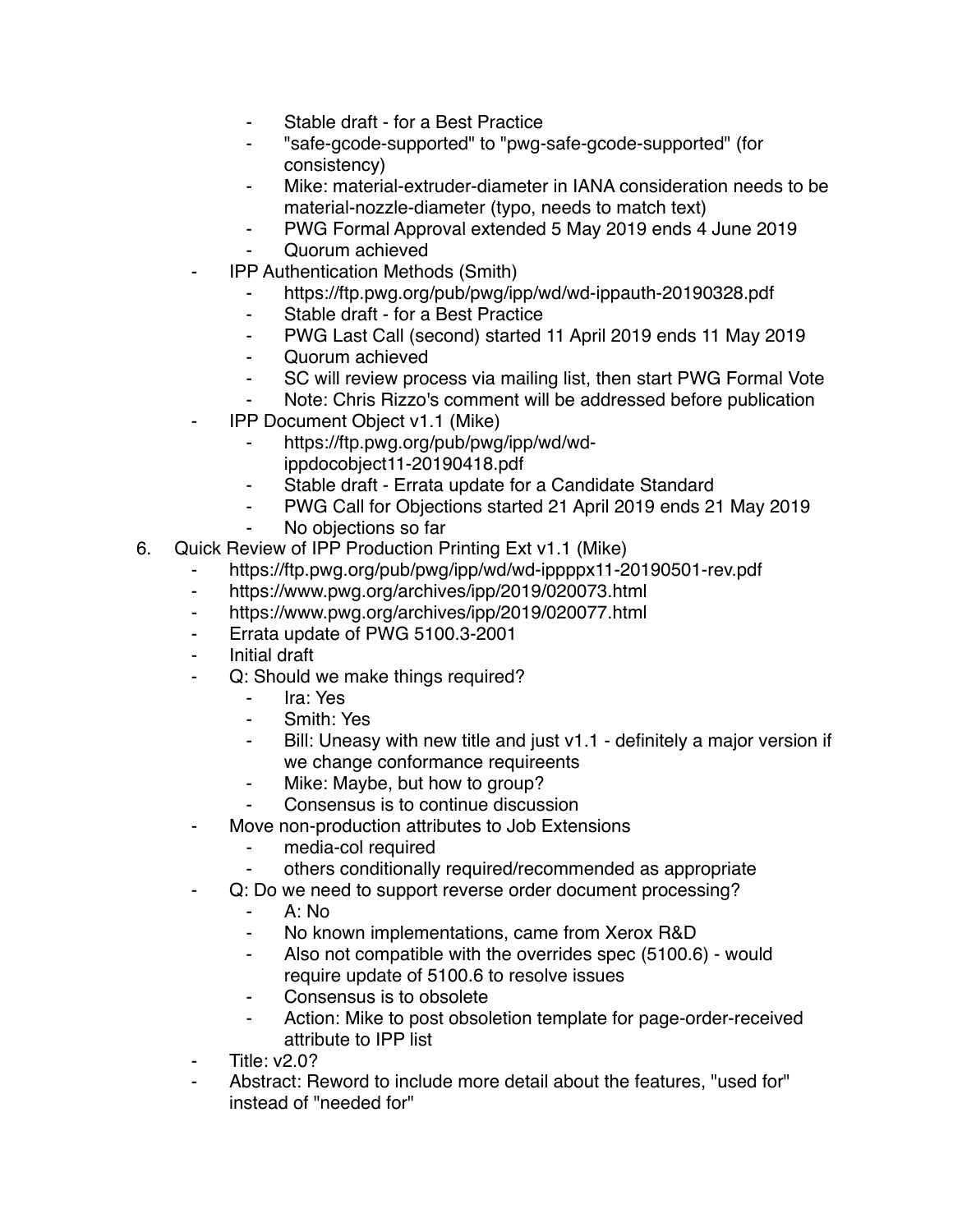- Section 1:
	- ⁃ "used for" instead of "needed for"
	- ⁃ "often use" instead of "make use of"
	- ⁃ "dedicated HUMAN operators"
	- ⁃ Drop "media-col" mention since we'll put that in Job Extensions v2.0
	- Section 3.1:
		- "And given the desire to specify ..."
		- Move media-col/other migrated attribute items to Job Extensions v2.0
- Sections 3.2.3, 3.2.4, 3.2.6:
	- ⁃ Move to Job Extensions v2.0
- Section 3.5:
	- Move removed attributes to Job Extensions v2.0
	- Fix extra and
- Section 4:
	- ⁃ Move removed attributes to Job Extensions v2.0
	- ⁃ "for production printing that specify:"
	- ⁃ Check title, for consistency "IPP Model"???
- Section 4.1:
	- Title: "Imaging Coordinate System and Units"
	- ⁃ Add feed direction arrow to figure, add roll to top so it is clear where the media comes from
		- Remove extra copy of figure 1
- Section 4.3:
	- Consensus is to drop
- Section 4: Add subsections for each feature group, with tables with lists of attributes
- Section 5:
	- Break up table 1 into feature-grouped tables for section 4
- **Section 5.1.14:** 
	- ⁃ Consensus is to deprecate media-input-tray-check, provide rationale WRT media-source member attribute of media-col
- ⁃ Stopped at section 5.1.14
- ⁃ Next update v2.0, start talking about conformance requirements
- Schedule TBD
- 7. Quick Review of IPP Job Accounting v1.0 (Mike)
	- https://ftp.pwg.org/pub/pwg/ipp/wd/wd-ippaccounting10-20190418.pdf
	- ⁃ Initial draft for a Best Practice
	- Schedule TBD
	- Did not get to this
- 8. Quick Review of Canon IPP Extensions (Rick)
	- https://ftp.pwg.org/pub/pwg/ipp/slides/ 20190417%20New%20IPP%20Attributes%20Proposal%20from%20Cano n.pdf
	- https://www.pwg.org/archives/ipp/2019/020072.html
	- ⁃ Initial proposal PWG F2F review in April 2019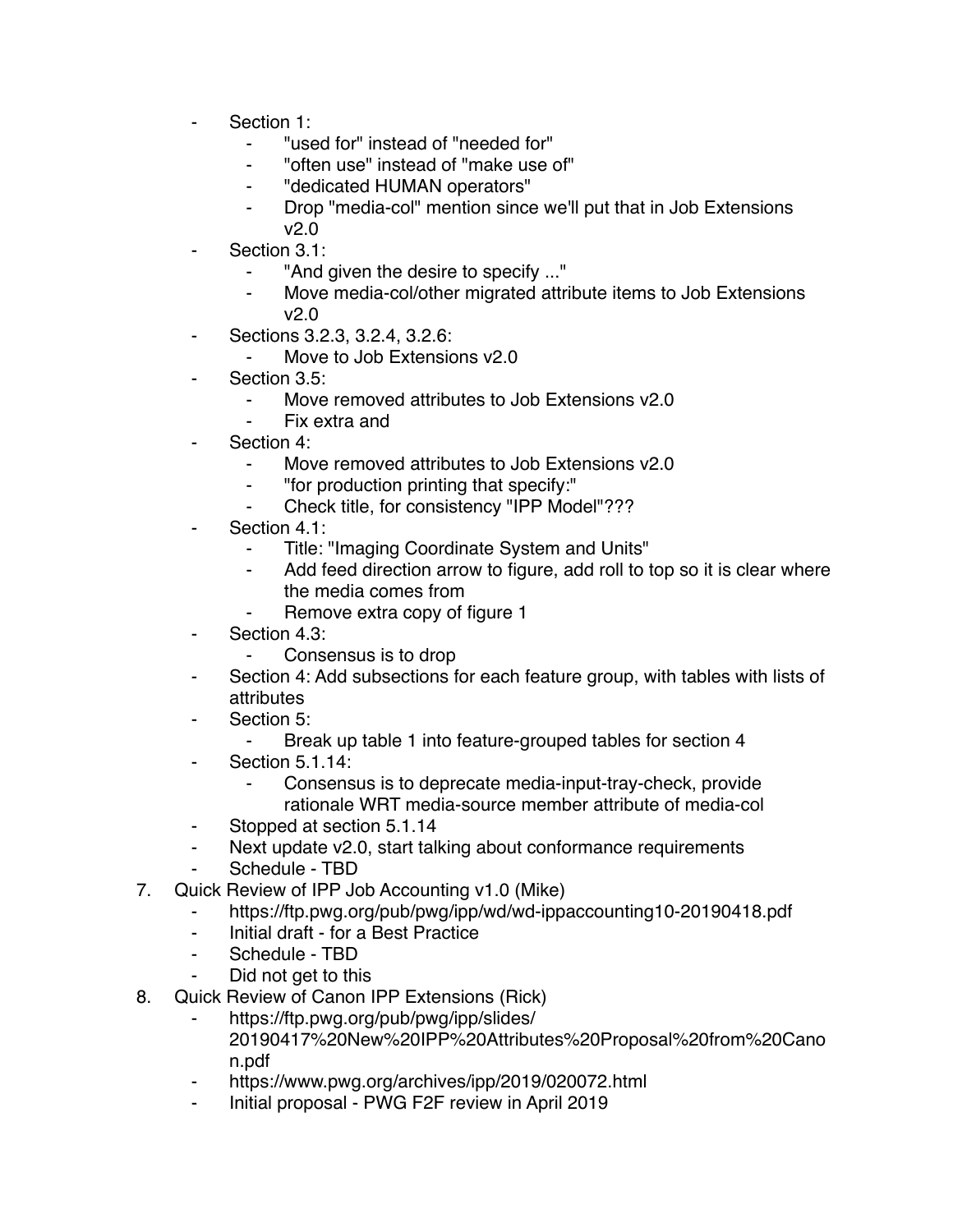- Canon provided additional feedback from PWG F2F on 04/26/19
- ⁃ Schedule TBD
- Did not get to this
- 9. Quick Review of HP Print Quality Customization (Smith)
	- ⁃ https://ftp.pwg.org/pub/pwg/ipp/wd/white-hp-ipp-custompqi-20190423 rev.pdf
	- ⁃ Interim draft Whitepaper
	- Schedule TBD
	- Did not get to this
- 10. Status of various IPP documents (All)
	- ⁃ IPP Message Catalog Help Extensions (Smith)
		- ⁃ https://ftp.pwg.org/pub/pwg/ipp/wd/wd-ipptooltip-20190419.pdf
		- ⁃ Initial draft for a Best Practice
		- ⁃ IPP WG review on 04/25/19
		- Schedule IPP WG approval in Q2/Q3 2019
	- ⁃ IPP Everywhere 1.1 (Mike)
		- ⁃ https://ftp.pwg.org/pub/pwg/ipp/wd/wd-ippeve11-20190128-rev.pdf
		- ⁃ Stable draft for a Candidate Standard
		- ⁃ Defer IPP WG Last Call until IPP Everywhere Self-Cert v1.1 is ready
		- Schedule Stable working drafts/beta tools in Q2 2019
	- ⁃ IPP Everywhere Self-Certification Manual v1.1 (Mike)
		- ⁃ https://ftp.pwg.org/pub/pwg/ipp/wd/wd-ippeveselfcert11-20180704 rev.pdf
		- ⁃ Prototype draft for a Candidate Standard
		- ⁃ Update and start IPP WG Last Call together w/ IPP Everywhere v1.1
			- Schedule Stable working drafts/beta tools in Q2 2019
	- ⁃ IPP System Service (Ira/Mike)
		- https://ftp.pwg.org/pub/pwg/ipp/wd/wd-ippsystem10-20190130rev.pdf
		- ⁃ Prototype draft PWG F2F discussion in April 2019
		- Update per PWG F2F in April 2019
		- ⁃ Schedule Stable working draft and PWG Last Call in Q2 2019
	- ⁃ IPP Job Extensions v2.0 (Mike)
		- ⁃ https://ftp.pwg.org/pub/pwg/ipp/wd/wd-ippjobext20-20190418 rev.pdf
		- Stable draft PWG F2F discussion in April 2019
		- Updated to DEPRECATE "document-format-details"
		- Schedule IPP WG Last Call and PWG Last Call in Q2 2019
	- ⁃ IPP Enterprise Printing Extensions v2.0 (EPX) (Smith)
		- ⁃ https://ftp.pwg.org/pub/pwg/ipp/wd/wd-ippepe-20190327.pdf
		- Initial draft PWG F2F review in April 2019
		- ⁃ Update per PWG F2F in April 2019
		- Schedule Prototype draft Q3 2019
	- ⁃ IPP Encrypted Jobs and Documents (Mike)
		- ⁃ https://ftp.pwg.org/pub/pwg/ipp/wd/wd-ipptrustnoone10-20190418-